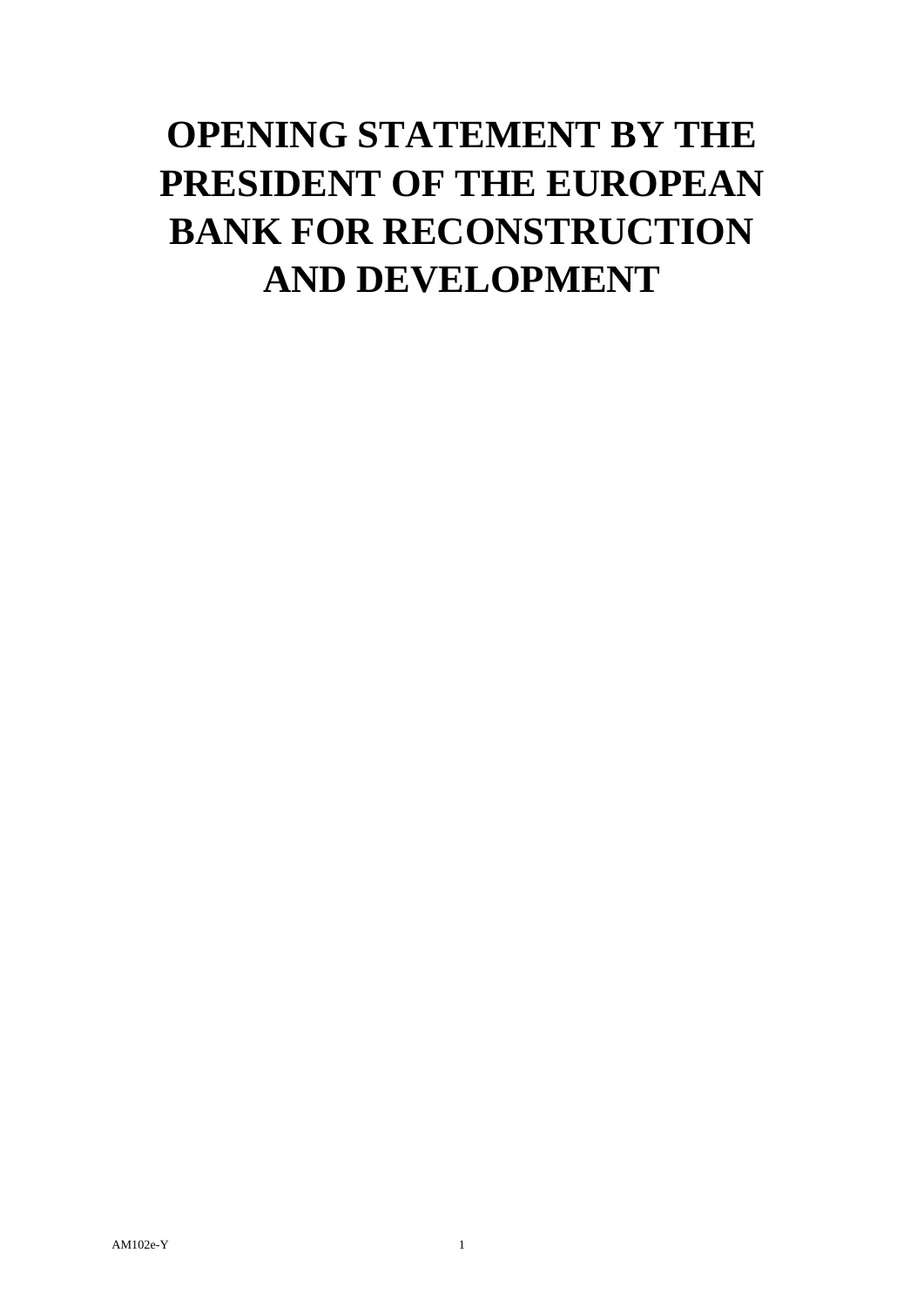## **EBRD Board of Governors' Opening Session Wednesday 11 May 2022, 09.00 – 09.45 Auditorium des Ministres, Palais des Congres, Marrakech President Odile Renaud-Basso, EBRD**

*In French*

Your Excellency **Governors Colleagues** Ladies and gentlemen

Welcome to the EBRD's first Annual Meeting to be held on the continent of Africa.

And welcome to Morocco, the westernmost country of all our countries of operations.

What we have achieved in Morocco over the past 10 years is the result of a very strong partnership with our Moroccan friends; and I applaud that partnership's energy and spirit of enterprise.

Our work here also bears witness to the confidence of our shareholders who, ten years ago, expressed their desire to extend the EBRD's mandate to a new region of operations south of the Mediterranean.

It also reveals the Bank's agility and capacity to deliver exceptional results, as demonstrated by the 16 billion euros invested in this region over the last ten years.

*In English*

I am so happy that we can, at last, hold our Annual Meeting in person, rather than online.

Thank you to our hosts for their incredible hospitality and all the hard work that has gone into organising this event.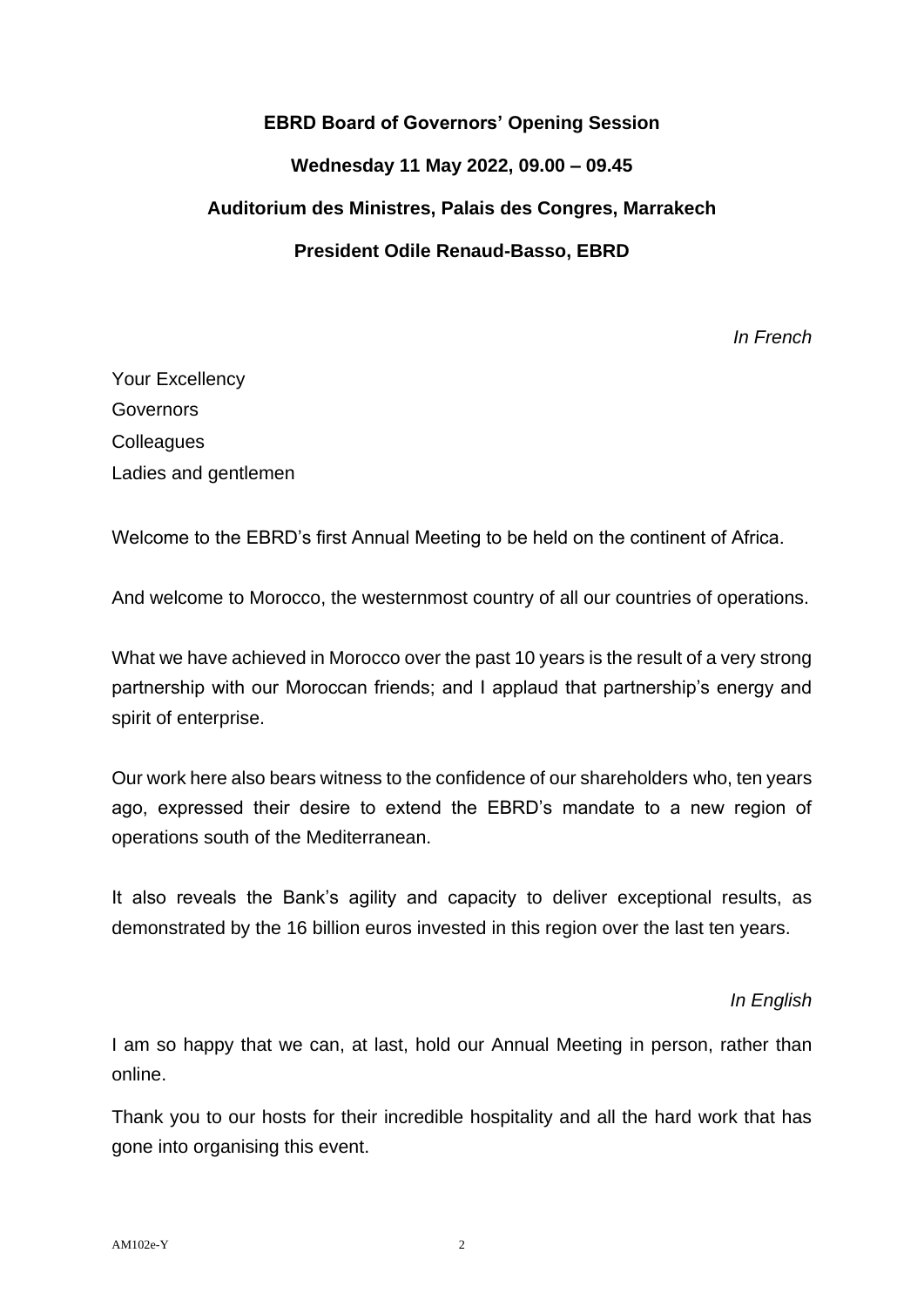It is a great honour too that it is taking place under the High Patronage of His Majesty King Mohammed the Sixth.

We are meeting in Marrakech, at the foothills of the Atlas Mountains, not far from the Atlantic Ocean.

But today we are also of course thinking of our friends and partners in the East, in Ukraine and countries nearby.

My own thoughts often return to my trip to Kyiv last spring and the very warm welcome I received there.

I had a very lively discussion with President Zelenskyy about the reform agenda, and his vision for the country.

That was, in fact, my first visit to an EBRD country after my election as President, when we were still in the midst of the pandemic.

Now, the events of the last few months have proved the sternest test of the EBRD, and our mission to date.

And they will shape much of what we do for years to come.

We strongly condemned Russia's war on Ukraine - within hours of the invasion.

Such aggression against one of our shareholders, and the destruction and loss of life it has unleashed, are a direct attack on everything we stand for.

This is why the Bank has suspended access to its resources for both Russia and Belarus.

This crisis follows another - the pandemic - which put the whole world, the Bank, and all our staff, under huge stress and strain.

Which is why our results for last year are even more impressive than they appear at first glance.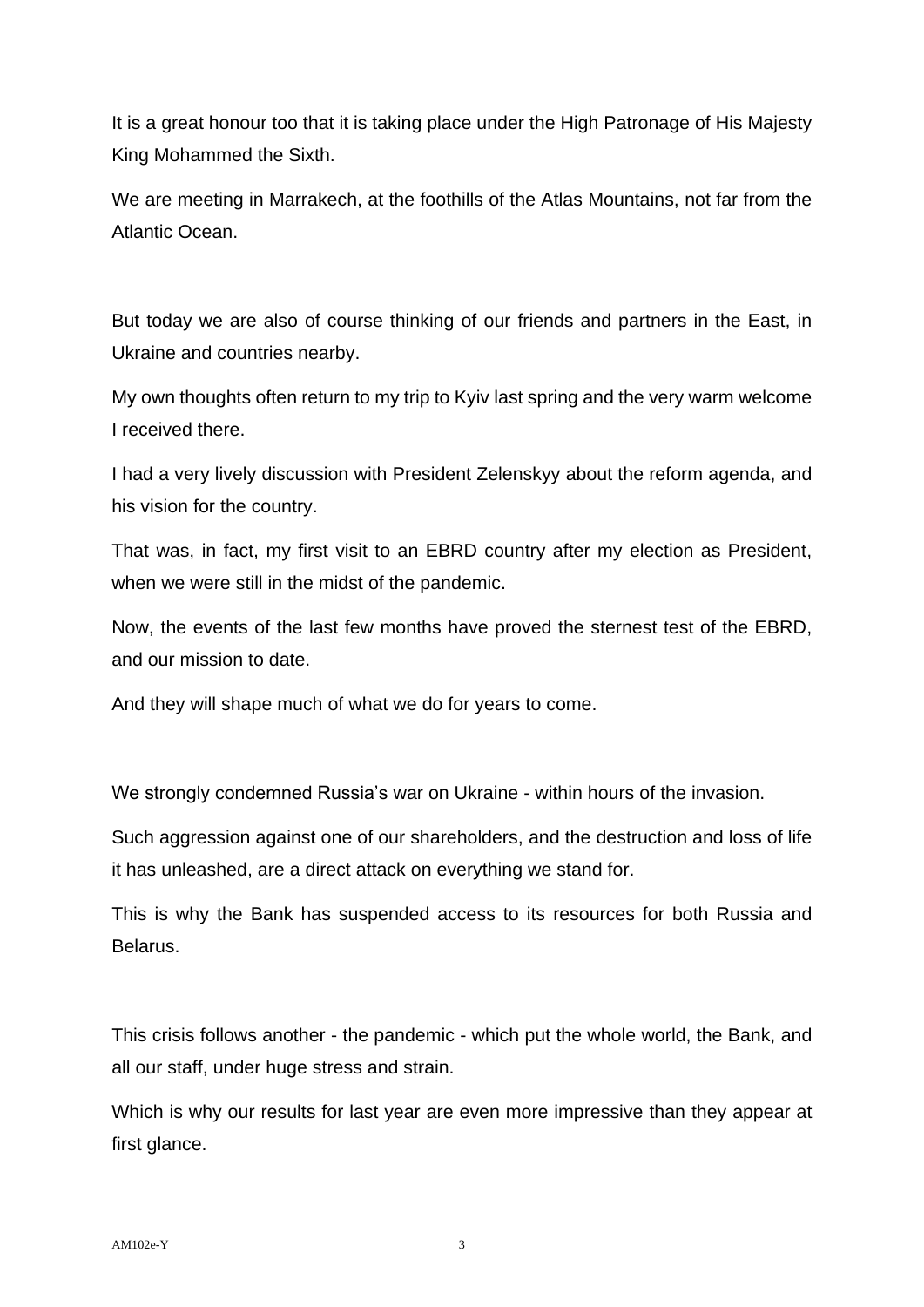They include record investment of 5.4 billion euros in the green economy - more than half our business volume.

And record profits of 2.5 billion euros.

Although we must expect a different picture in 2022.

Yes, this year the landscape looks very different.

The economic damage from this war will be severe and long-lasting.

It will affect every EBRD region, including this one, by increasing energy and food prices, undermining energy and food security, increasing inflation, and weakening growth.

The EBRD will deploy the full range of its instruments, investments and policy work, to counteract the impact of this conflict on all our countries.

Time after time, the EBRD has shown its true character during a crisis.

And we're demonstrating that character again today.

Soon after the invasion, we prepared an initial 2 billion euros Resilience and Livelihoods Package to help Ukraine and countries affected by the war.

We've continued to disburse, and we've increased, our Trade Facilitation Programme limits, in part to boost global food security.

We've proposed reallocating donor resources to help with the crisis.

We repurposed existing projects to provide liquidity to clients in Ukraine.

And with the support of our donors and shareholders, we will be able to do much more to keep the economy afloat, focusing on the private sector, and key infrastructure.

As soon as it is possible, we will help Ukraine to rebuild livelihoods, jobs and businesses; to improve governance; and to revive access to services.

I'd like to take this moment to praise our Ukrainian staff.

Their safety and security have been a priority for us.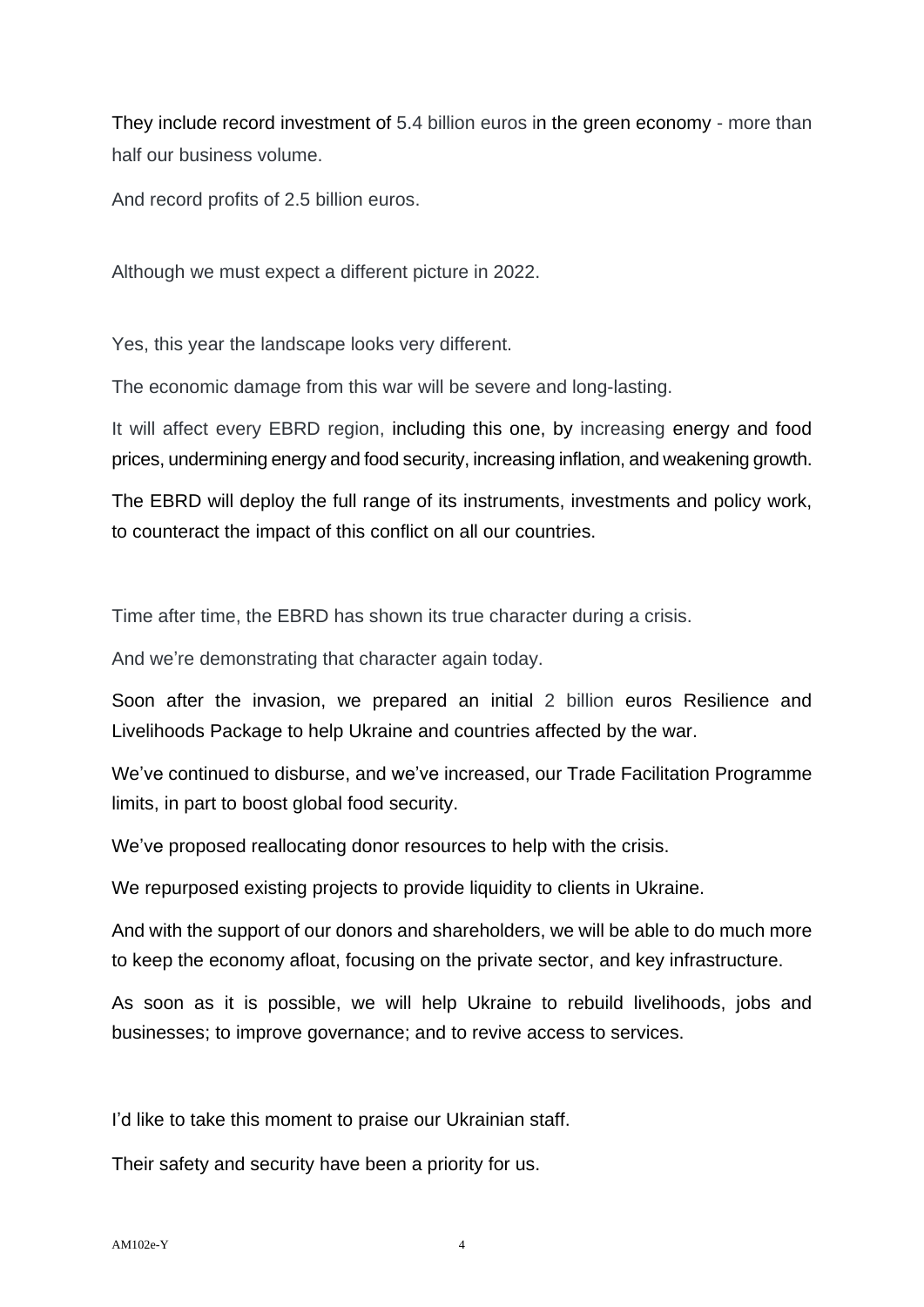It was very moving to meet so many of them on my trip to Poland in March - and again last week.

I was deeply impressed by the generosity of local staff there - and the kindness shown across the Bank.

Thank you to everyone who has supported our Ukrainian staff so far.

And let's also remember the work that has gone into ensuring the safety and security of our colleagues from Russia and Belarus.

Alongside our commitment to Ukraine, we continue to advance our strategic objectives.

These, as set out in our Strategic and Capital Framework, are now more relevant than ever.

FIRST – Green – at our last Annual Meeting we committed to aligning all our activities with the goals of the Paris Agreement from the end of this year.

These goals are even more urgent now, as emissions continue to rise.

We've made real progress with this commitment.

And we're confident that we will reach that alignment target, becoming the first multilateral development bank to do so, on time.

If our countries are to boost their energy security, they will need to focus, even more than previously, on renewables, energy efficiency and the shift to green overall.

We'll mobilise the private sector to help achieve this – while continuing to support the countries ourselves.

SECOND - Equality of Opportunity and Gender Equality remain crucial for us.

In November, we launched strategies setting out our ambition to integrate gender into at least 40 per cent of our operations by 2025, and to promote equality of opportunity through at least a quarter of our projects.